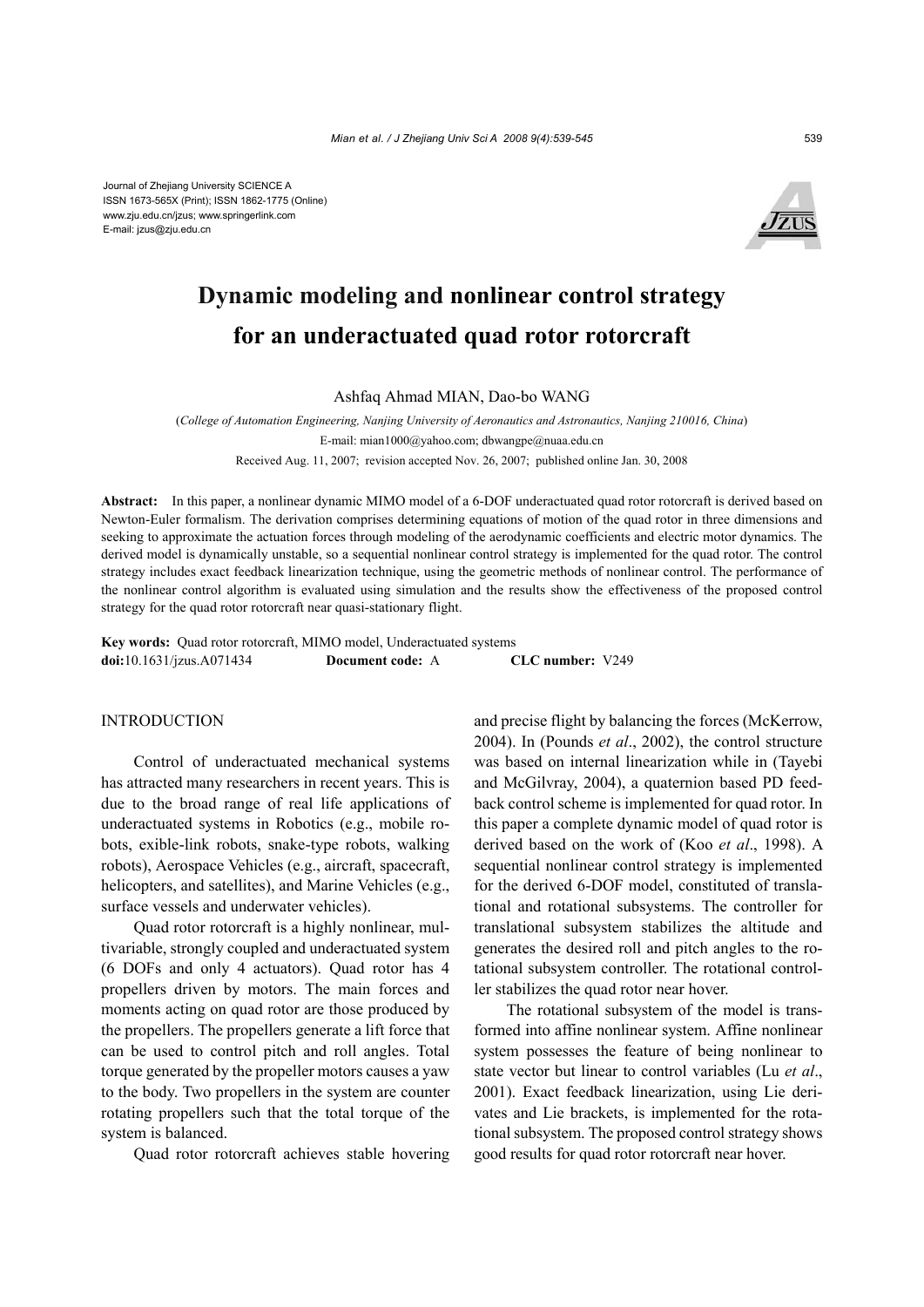The advantage of quad rotor over conventional helicopters is that they have small rotors and can be enclosed, making them safer for indoor flights. They also have higher payload capacity and better maneuverability in comparison with the conventional ones. It is also possible to achieve more stationary hovering with four thrust forces acting at a distance from the centre of gravity than with one force acting through the centre of gravity, as is the case with conventional helicopters. The main disadvantage of quad rotor is high energy requirement because of four motors.

## QUAD ROTOR DYNAMICS

Aerodynamic forces and moments are derived using a combination of momentum and blade element theory (Prouty, 1995; Castillo *et al*., 2005). A quad rotor has four motors with propellers. A voltage applied to each motor results in a net torque being applied to the rotor shaft,  $Q_i$ , which results in a thrust,  $T_i$ . If the rotor disk is moving, there is a difference in relative velocity between the blade and air when moving through the forward and backward sweeps, which results in a net moment about the roll axis, *Ri*. Forward velocity also causes a drag force on the rotor that acts opposite to the direction of travel,  $\boldsymbol{D}_i$ . The thrust can be defined in terms of aerodynamic coefficients  $C_T$  as

$$
\boldsymbol{T} = \frac{1}{2} \rho A C_{\mathrm{T}} r^2 \boldsymbol{\Omega}^2, \qquad (1)
$$

where *A* is the blade area,  $\rho$  the density of air, *r* the radius of the blade and  $\Omega$  the angular velocity of the propeller.

At hover, it can be assumed that the thrust and drag are proportional to the square of the propellers' rotation speed. Thus the thrust and drag forces, as in (McKerrow, 2004), are given by

$$
T_i \approx K_{\rm T} \Omega_i^2, \tag{2}
$$

$$
\boldsymbol{D}_i \approx K_{\rm D} \boldsymbol{\Omega}_i^2, \tag{3}
$$

where  $K_T$  and  $K_D$  are constants and  $\Omega_i$  is the propeller's rotation speed.

The free body diagram and axes of quad rotor rotorcraft are shown in Fig.1.



**Fig.1 Forces and moments acting on the quad rotor rotorcraft**

In Fig.1, *l* represents the distance of motor from the pivot centre.  $\phi$ ,  $\theta$  and  $\psi$  represent Euler angles about *x*, *y*, *z* body axes, respectively.  $T_n$  ( $n=1, 2, 3, 4$ ) represent the thrust force produced by each propeller. The earth fixed frame and the body fixed frame are represented by  $E = \{X, Y, Z\}$  and  $B = \{x, y, z\}$ , respectively.

Increasing or decreasing speed of the four motors together generates the vertical motion. When motor pair (3, 1) is allowed to operate independently, then the pitch angle  $\theta$  can be controlled along with the indirect control of motion along the same axis. Similarly when motor pair (2, 4) is allowed to operate independently, the roll angle  $\phi$  can be controlled along with the indirect control of motion along the same axis. Finally when motor pair  $(3, 1)$  is rotating clockwise and motor pair (2, 4) rotating counterclockwise, the yaw angle  $\psi$  can be controlled. The quad rotor has now 6 DOFs.

The control inputs to quad rotor are defined as:

Vertical force input:  $u_1 = K_{\text{T}} \sum_{i=1}^4 \Omega_i^2$ . Roll moment input:  $u_2 = K_{\text{T}} (Q_4^2 - Q_2^2)$ . Pitch moment input:  $u_3 = K_\text{T}(\mathbf{\Omega}_1^2 - \mathbf{\Omega}_3^2)$ . Yaw moment input:  $u_4 = K_D(\Omega_2^2 + \Omega_4^2 - \Omega_1^2 - \Omega_3^2)$ .

Consider the quad rotor as a single rigid body with 6 DOFs. Assuming the earth is flat and neglecting the ground effect, the equations of motion for a rigid body subject to body force  $f^b$  and body moment  $\tau^b$  ( $f^b$ ,  $\tau^b \in \mathbb{R}^3$ ), applied at the center of mass and expressed in Newton-Euler formalism, as shown in (Koo *et al*., 1998), are given by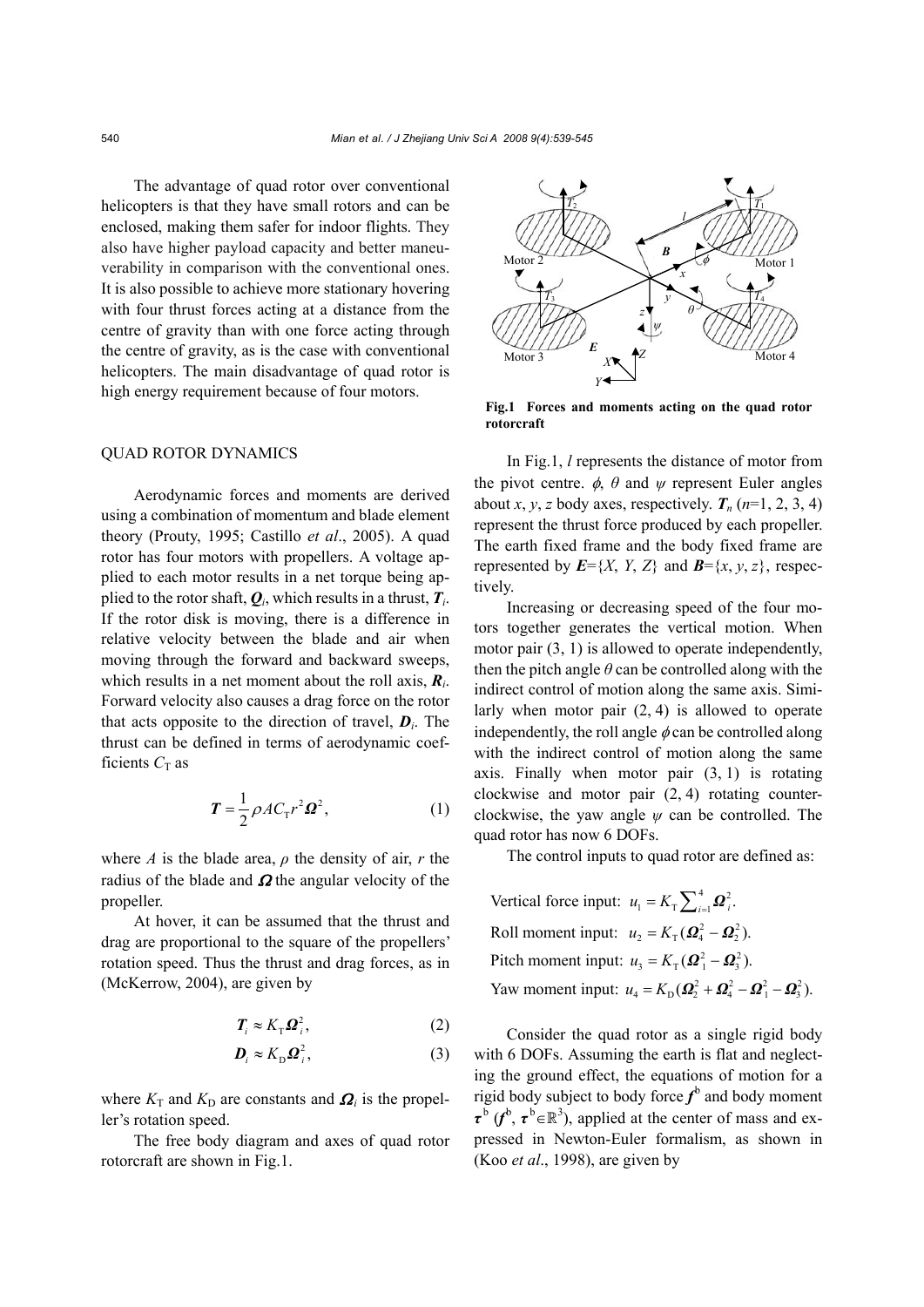$$
\begin{bmatrix} mI & 0 \\ 0 & J \end{bmatrix} \begin{bmatrix} \dot{v}^b \\ \dot{\omega}^b \end{bmatrix} + \begin{bmatrix} \omega^b \times (mv^b) \\ \omega^b \times (J\omega^b) \end{bmatrix} = \begin{bmatrix} f^b \\ \tau^b \end{bmatrix}, \qquad (4)
$$

where  $v^b$  and  $\omega^b$  ( $v^b$ ,  $\omega^b \in \mathbb{R}^3$ ) are the body velocity and body angular velocity, respectively,  $m \in \mathbb{R}$  specifies the total mass,  $I \in \mathbb{R}^{3 \times 3}$  is an identity matrix, and  $J \in \mathbb{R}^{3 \times 3}$  is an inertial matrix.

# **Translational dynamics**

Total forces acting on quad rotor are given by

$$
\boldsymbol{f}^{\mathrm{b}} = \boldsymbol{\omega}^{\mathrm{b}} \times (m\boldsymbol{\nu}^{\mathrm{b}}) + \boldsymbol{f}_{\mathrm{tot}},
$$
 (5)

where

$$
f_{\text{tot}} = -C_{x,y,z}((v^b)^2) + mgZ + \sum_{i=1}^4 [-T_i z - D_i(x, y)].
$$
 (6)

The first term in the right hand side of Eq.(6) represents the friction force on the quad rotor body during horizontal motion with  $C_{x,y,z}$  representing longitudinal drag coefficients in *x*, *y* and *z* directions, respectively. *Z* defines the vertical axis in inertial coordinates, and *x*, *y* and *z* define the body axes. The vector  $(x, y)$  defines the direction of velocity. At hover,  $C_{x,y,z}((v^b)^2)$  and  $D_i$  (*i*=1, 2, 3, 4) are all zero.

Neglecting friction force and the effect of body moments on the translational dynamics, an expression of translational dynamics on the quad rotor expressed in inertial axis is given by

$$
\boldsymbol{R}(\phi,\theta,\psi)(\boldsymbol{f}^{\mathrm{b}})=m\mathbf{g}Z+\boldsymbol{R}(\phi,\theta,\psi)\sum_{i=1}^{4}(-T_{i}z),\quad(7)
$$

where  $\mathbf{R}(\phi, \theta, \psi)$  represents the complete rotation matrix, also called direct cosine matrix, given by

$$
\mathbf{R}(\phi,\theta,\psi) = \mathbf{R}(z,\psi)\mathbf{R}(y,\theta)\mathbf{R}(x,\phi),\tag{8}
$$

where

$$
\mathbf{R}(z,\psi) = \begin{bmatrix} \cos\psi & -\sin\psi & 0 \\ \sin\psi & \cos\psi & 0 \\ 0 & 0 & 1 \end{bmatrix},
$$

$$
\mathbf{R}(y,\theta) = \begin{bmatrix} \cos\theta & 0 & \sin\theta \\ 0 & 1 & 0 \\ -\sin\theta & 0 & \cos\theta \end{bmatrix},
$$

$$
\boldsymbol{R}(x,\phi) = \begin{bmatrix} 1 & 0 & 0 \\ 0 & \cos\phi & -\sin\phi \\ 0 & \sin\phi & \cos\phi \end{bmatrix}.
$$

From Eqs.(7) and (2), the translational dynamics of quad rotor are given by

$$
\begin{cases}\n m\ddot{X} = (\cos\phi\sin\theta\cos\psi + \sin\phi\sin\psi)u_1, \\
 m\ddot{Y} = (\cos\phi\sin\theta\sin\psi - \sin\phi\cos\psi)u_1, \\
 m\ddot{Z} = mg - (\cos\phi\cos\theta)u_1.\n\end{cases}
$$
\n(9)

#### **Rotational dynamics**

Assuming that the inertia tensor is diagonal (symmetric design of the quad rotor), the moment equations governing quad rotor are given by

$$
\boldsymbol{\tau}^{\mathrm{b}} = \boldsymbol{\omega}^{\mathrm{b}} \times (J\boldsymbol{\omega}^{\mathrm{b}}) + \boldsymbol{\tau}_{\mathrm{total}}, \qquad (10)
$$

where

$$
\boldsymbol{\tau}_{\text{total}} = \sum_{i=1}^{4} [\boldsymbol{Q}_{i} z + \boldsymbol{R}_{i} (x, y) + \boldsymbol{D}_{i} h(-y, x)] + u_{2} l x + u_{3} l y + u_{4} z,
$$
\n(11)

*h* is the height above the CG of the blade plane. At hover,  $\mathbf{D}_i$  and  $\mathbf{R}_i$  (*i*=1, 2, 3, 4) are all zero.

The rotational dynamics of quad rotor in the body axes are given by

$$
\begin{cases}\nJ_x \ddot{\phi} = \dot{\theta} \dot{\psi} (J_y - J_z) + l u_2, \\
J_y \ddot{\theta} = \dot{\phi} \dot{\psi} (J_z - J_x) + l u_3, \\
J_z \ddot{\psi} = \dot{\phi} \dot{\theta} (J_x - J_y) + u_4.\n\end{cases}
$$
\n(12)

ENGINE MODEL

On the electrical side of DC motor, a current *I* flows through the armature according to drive voltage  $V_a$ , the motor's inductance *L*, resistance *R* and back emf voltage  $V_{\text{emf}}$ , then

$$
V_{\rm a} - V_{\rm emf} = L\frac{\mathrm{d}I}{\mathrm{d}t} + RI.
$$
 (13)

The motor converts the electrical armature current into a mechanical torque applied to shaft by

$$
T_{\rm m} = K_{\rm T} I. \tag{14}
$$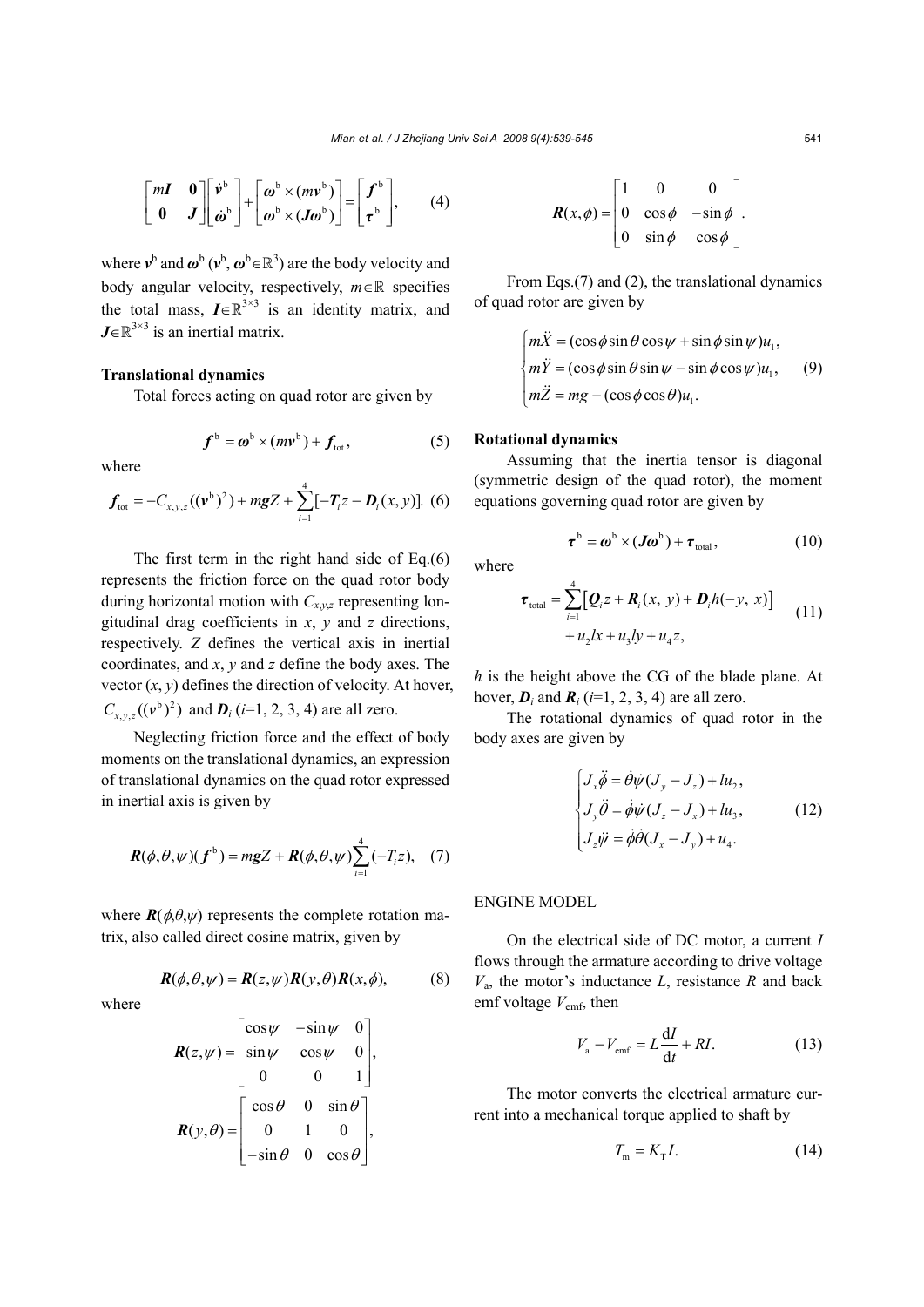The applied torque produces angular velocity *ω*<sup>m</sup> according to inertia  $J$  and motor load  $T_1$ , given by

$$
T_{\rm m} = J \frac{\mathrm{d}\omega_{\rm m}}{\mathrm{d}t} + T_{\rm l}. \tag{15}
$$

Defining  $V_{emf} = K_e \omega_m$ , neglecting the inductance of the small motor and introducing the propeller and gearbox models, then from Eqs.(13) and (15) we have

$$
\dot{\omega}_{\rm m} = -\frac{K_{\rm m}^2}{RJ}\omega_{\rm m} - \frac{d}{\eta r_{\rm g}^3 J}\omega_{\rm m}^2 + \frac{K_{\rm m}}{RJ}V_{\rm a},\qquad(16)
$$

where  $\eta$  is the gear box efficiency,  $d$  the drag factor and  $r_g$  the gear box reduction ratio.

# CONTROL STRATEGY

In (Fantoni and Lazano, 2005), control laws for underactuated helicopter are derived based on passivity and partial feedback linearization. In this paper exact feedback linearization using Lie derivative and Lie brackets is used for quad rotor. A sequential nonlinear control strategy is adopted, in which the altitude of the quad rotor is controlled by the vertical force input  $u_1$  and the required roll and pitch angles of the quad rotor are extracted from the translational subsystem. Rotational controller stabilizes the quad rotor at quasi-stationary (hover or near hover) flight with control inputs  $u_2$ ,  $u_3$  and  $u_4$ .

The complete 6-DOF dynamic model of the quad rotor is given by

$$
\ddot{x} = (\cos\psi\sin\theta\cos\phi + \sin\psi\sin\phi)u_1/m, \quad (17)
$$

$$
\ddot{y} = (\sin \psi \sin \theta \cos \phi - \cos \psi \sin \phi) u_1 / m, \quad (18)
$$

$$
\ddot{z} = g - (\cos\phi\cos\theta)u_1/m,\tag{19}
$$

$$
\ddot{\phi} = \dot{\theta}\dot{\psi}\left(\frac{J_y - J_z}{J_x}\right) + \frac{l}{J_x}u_2,\tag{20}
$$

$$
\ddot{\theta} = \dot{\phi}\dot{\psi}\left(\frac{J_z - J_x}{J_y}\right) + \frac{l}{J_y}u_3,\tag{21}
$$

$$
\ddot{\psi} = \dot{\phi}\dot{\theta}\left(\frac{J_x - J_y}{J_z}\right) + \frac{u_4}{J_z}.\tag{22}
$$

#### **Altitude control**

The altitude subsystem of the quad rotor is represented by Eq.(19) and can be linearized by selecting input  $u_1$  as

$$
u_1 = \frac{mg}{\cos\phi \cos\theta} + \frac{v}{\cos\phi \cos\theta}.
$$
 (23)

The necessary condition for Eq.(23) is cos *φ*cos*θ*≠0. *ν* can be a PD controller, given by

$$
v = K_{d}\dot{z} + K_{p}(z - z_{d}),
$$
 (24)

where  $K_p$  and  $K_d$  are proportional and derivative positive gains, respectively, and  $z_d$  is the desired altitude.

# **Position control**

The position subsystem is represented by Eqs.(17) and (18). Let  $\dot{x}_d$  and  $\dot{y}_d$  be the desired speeds in  $x$  and  $y$  directions, respectively. Then the errors in desired and actual speeds are given by

$$
e_x = \dot{x}_d - \dot{x}, \qquad (25)
$$

$$
e_y = \dot{y}_d - \dot{y}.\tag{26}
$$

The desired roll and pitch angles, in terms of the error between the actual and desired speeds, are thus given by

$$
\phi_{\rm d} = \arcsin(u_{e_x} \sin \psi - u_{e_y} \cos \psi), \tag{27}
$$

$$
\theta_{\rm d} = \arcsin\left(\frac{u_{e_x} - \sin\phi\sin\psi}{\cos\phi\cos\psi}\right),\tag{28}
$$

where

$$
u_{e_x} = \frac{K_1 e_x m}{u_1}
$$
,  $u_{e_y} = \frac{K_2 e_y m}{u_1}$ ,

 $K_1$  and  $K_2$  are positive constants and  $u_1$  is the desired vertical force input.

When the error between actual and desired speeds in *x* and *y* directions is zero, then  $\phi_d = \theta_d = 0$  and  $u_1 = mg$ .

## **Rotation control**

The rotational subsystem of the quad rotor is given by Eqs. $(20)$  - $(22)$ . For the rotational subsystem, exact feedback linearization technique is applied. The objective of exact feedback linearization is to control the nonlinear model by applying the nonlinear control law, as illustrated in Fig.2.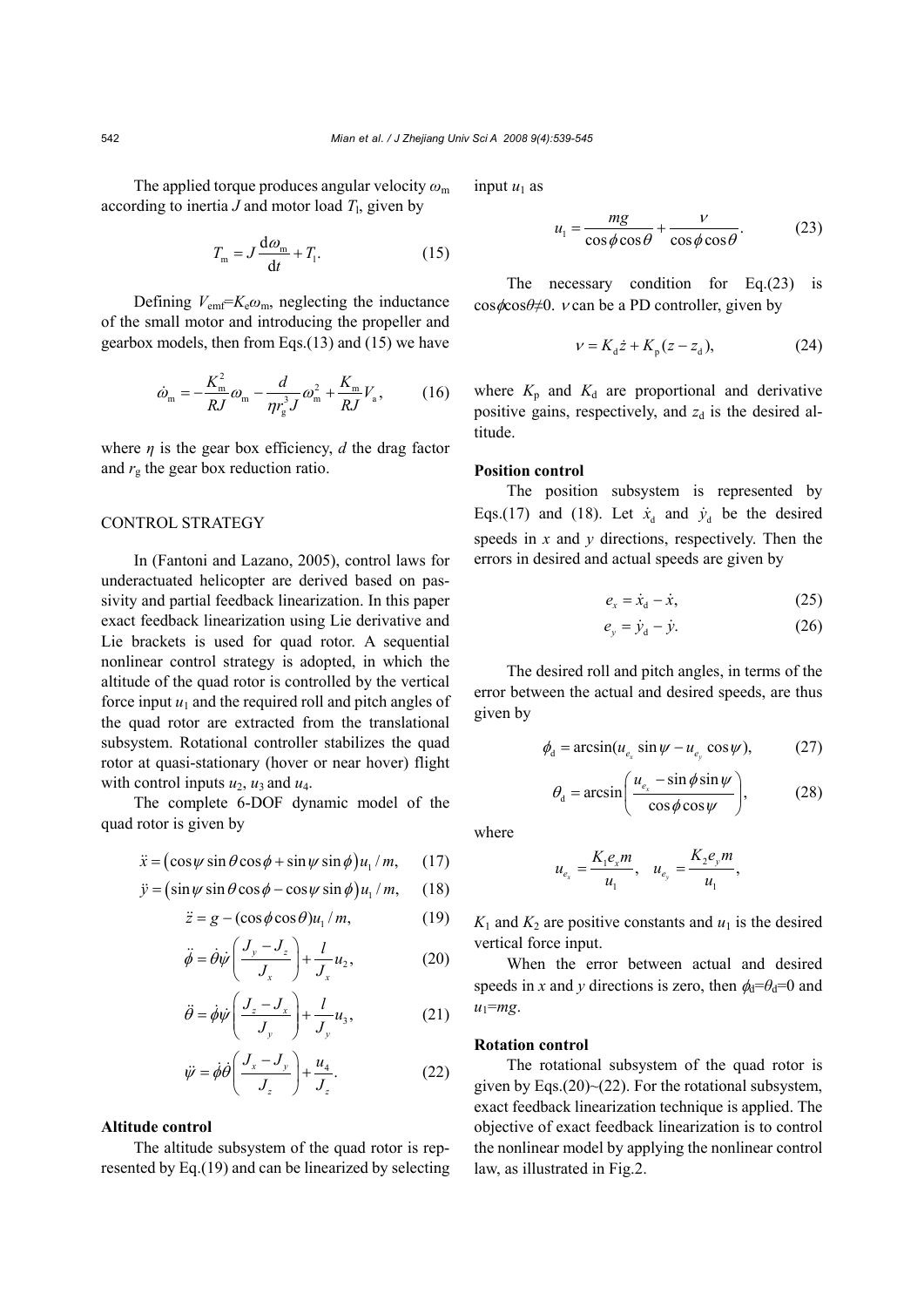

**Fig.2 Exact linearization for the quad rotor system**

This can be described by linear state space equations via states transformation  $Q=Q(x)$  and nonlinear state feedback  $U=U(x, w)$ , where  $x=(x_1,$  $(x_2, ..., x_6)^T$  is the state vector of the nonlinear system.  $q=(q_1, q_2, ..., q_6)^T$  is the state vector and  $w=(w_1, w_2, ...)$  $w_3$ <sup>T</sup> is the input of the linear system resulting from the transformation. The transformation of nonlinear form in linear and controllable form is given by

$$
\dot{q} = Aq + Bw, \ \ y = Cq, \tag{29}
$$

where  $A \in \mathbb{R}^{6 \times 6}$  and  $B \in \mathbb{R}^{6 \times 3}$  are control matrices and  $C \in \mathbb{R}^{3 \times 6}$  is the output matrix.

Let the states be defined as  $x = (\phi, \dot{\phi}, \theta, \dot{\theta}, \psi, \dot{\psi})^T$ . Then the rotational subsystem is given by

$$
\begin{cases} \n\dot{x}_1 = x_2, & \n\dot{x}_2 = (x_4 x_6)(J_y - J_z) / J_x + l u_2 / J_x, \\
\n\dot{x}_3 = x_4, & \n\dot{x}_4 = (x_2 x_6)(J_z - J_x) / J_y + l u_3 / J_y, \\
\n\dot{x}_5 = x_6, & \n\dot{x}_6 = (x_2 x_4)(J_x - J_y) / J_z + l u_4 / J_z. \n\end{cases} \tag{30}
$$

The rotational subsystem of the quad rotor is transformed into affine nonlinear form.

1. Affine nonlinear model

Affine nonlinear model of the quad rotor is given by

$$
\begin{cases} \n\dot{x} = f(x) + \sum_{i=1}^{3} g_i u_i, \\
y = h(x),\n\end{cases} \n\tag{31}
$$

where *x* is a  $6\times1$  state vector,  $u_i$  ( $i=1, 2, 3$ ) are control variables, *y* is a 3×1 output function vector, *f* and *h* are smooth vector fields.

The function vectors  $f(x) \in \mathbb{R}^6$ ,  $g_i \in \mathbb{R}^6$  and output vector *y* are given by

$$
f(\mathbf{x}) = \begin{bmatrix} x_2 & x_4 x_6 (J_y - J_z) / J_x & x_4 & x_2 x_6 (J_z - J_x) / J_y \\ x_6 & x_2 x_4 (J_x - J_y) / J_z \end{bmatrix}^T,
$$
  
\n
$$
g_1(\mathbf{x}) = \begin{bmatrix} 0 & l / J_x & 0 & 0 & 0 & 0 \end{bmatrix}^T,
$$
  
\n
$$
g_2(\mathbf{x}) = \begin{bmatrix} 0 & 0 & 0 & l / J_y & 0 & 0 \end{bmatrix}^T,
$$
  
\n
$$
g_3(\mathbf{x}) = \begin{bmatrix} 0 & 0 & 0 & 0 & 0 & 1 / J_z \end{bmatrix}^T,
$$
  
\n
$$
y(\mathbf{x}) = \begin{bmatrix} x_1 & x_3 & x_5 \end{bmatrix}^T.
$$

The controllability and involutivity of the system are given by the controllability matrix:

$$
\left[\mathbf{g} \quad ad_f \mathbf{g} \quad ad_f^2 \mathbf{g}\right],
$$

where  $ad_f g$  represents the Lie bracket of the two vector fields *f* and *g*.

Next the relative degree of rotational subsystem is explored. By definition, if

(1) The Lie derivative of the function  $L_f^k h(x)$ along  $g$  equals zero in a neighborhood of  $x_0$ , i.e.,  $L_{\alpha} L_f^k h(x) = 0, \ k < r_i - 1;$ 

(2) The Lie derivative of the function  $L_f^{k-1}h(x)$ along the vector field  $g(x)$  is not equal to zero, i.e.,

$$
L_{g}L_{f}^{k-1}\mathbf{h}(x)\neq 0.
$$

Then this system is said to have relative degree *r*′.

For the rotational subsystem, the output  $y_i$  ( $i=1, 2$ , 3) are given by

$$
\begin{bmatrix} y_1^{(2)} \\ y_2^{(2)} \\ y_3^{(2)} \end{bmatrix} = \begin{bmatrix} L_f^2 h_1(\mathbf{x}) \\ L_f^2 h_2(\mathbf{x}) \\ L_f^2 h_3(\mathbf{x}) \end{bmatrix} + \mathbf{E} \begin{bmatrix} u_1 \\ u_2 \\ u_3 \end{bmatrix}, \quad (32)
$$

where  $E$  is a  $3\times3$  invertible matrix, also called the decoupling matrix, given by

$$
E(x) = \begin{bmatrix} l/J_x & 0 & 0 \\ 0 & l/J_y & 0 \\ 0 & 0 & 1/J_z \end{bmatrix}.
$$

The linearizing control law  $U=U(x, w)$ , by which the nonlinear feedback exactly compensates the system nonlinearities, is defined as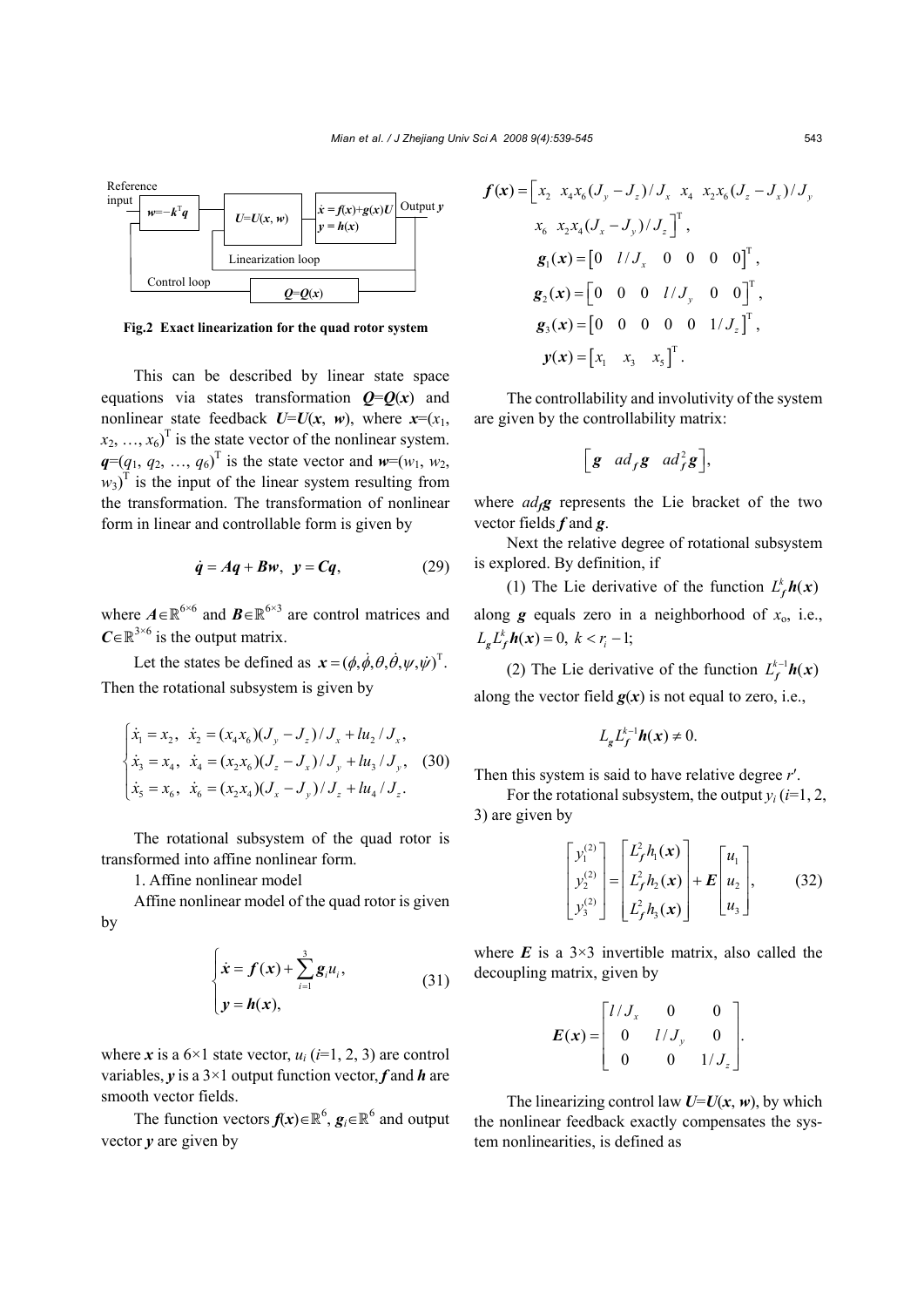$$
\boldsymbol{U} = \boldsymbol{E}^{-1} \left( \begin{bmatrix} w_1 \\ w_2 \\ w_3 \end{bmatrix} - \begin{bmatrix} L_f^2 h_1(\boldsymbol{x}) \\ L_f^2 h_2(\boldsymbol{x}) \\ L_f^2 h_3(\boldsymbol{x}) \end{bmatrix} \right).
$$
(33)

Using the control law defined by Eq.(33), a decoupled set of equations are obtained, given by

$$
y_i^{(2)} = w_i, \quad i = 1, 2, 3. \tag{34}
$$

For a decoupled set of equations, the MIMO pole placement technique is used to place the poles in the desired locations. The two necessary conditions for pole placement technique are satisfied, i.e., the actuators are capable of driving the system in a manner that allows control of all modes of behavior and that the sensors measure sufficient system parameters to enable construction of a complete state estimate.

Table 1 summarizes different system parameters of the prototype quad rotor. Mass moments of inertia are determined, by experiments and CAD simulation, as in (Wu *et al*., 2002).

**Table 1 Physical parameters of the quad rotor**

| Parameter                                     | Value                                |
|-----------------------------------------------|--------------------------------------|
| Distance of motor from the pivot centre $(l)$ | 0.3 <sub>m</sub>                     |
| Mass moments of the airframe inertia          |                                      |
| along the x, y, z axes                        |                                      |
| $J_{\rm v}$                                   | $0.0154 \text{ kg} \cdot \text{m}^2$ |
| $J_{\rm v}$                                   | $0.0150 \text{ kg} \cdot \text{m}^2$ |
| J.                                            | $0.0309$ kg·m <sup>2</sup>           |
| Total mass of the airframe $(m)$              | $0.6 \text{ kg}$                     |

## SIMULATION RESULTS

Let us simulate the closed loop system with nonlinear control algorithm. The initial conditions used are  $\phi = \theta = 0.5$  rad,  $\dot{\phi} = \dot{\theta} = 0.5$  rad/s and  $z = 1$  m. All other initial conditions are zero. The reference inputs to the controller are  $z_d=1$ ,  $\dot{x}_d = \dot{y}_d = 0$  and  $\psi_d$ =0. Fig.3 shows the response of the nonlinear controller to stabilize the quad rotor at hover.

The rotational subsystem of the quad rotor is completely controllable and observable. The total relative degree of the rotational subsystem (i.e., the



**Fig.3 Attitude control response of the quad rotor rotorcraft for** φ*=θ***=0.5 rad**

sum of relative degrees of all subsystems) is equal to the system order. Thus in this case, there are no internal dynamics.

The angles and their time derivatives of the rotational subsystem do not depend on the translation components, as evident from 6-DOF equations governing the quad rotor rotorcraft. However the translations depend on the angles. Ideally it can be imagined as two subsystems, the angular rotations and the linear translations. Due to its complete independence from the other subsystem, the angular rotations subsystem is tuned first.

Rotational control keeps the 3D orientation of the quad rotor rotorcraft to the desired value. Roll and pitch angles are usually forced to zero which permits hovering flight. Simulation results shown in Fig.3 are achieved by performing the simulation with a model which includes actuators' dynamics. The task of rotational controller is to compensate the initial error, stabilize the roll, pitch and yaw angles and maintain them at zero. This is accomplished with a nonlinear control law  $u_2$ ,  $u_3$  and  $u_4$  as given by

$$
\begin{bmatrix} u_2 \\ u_3 \\ u_4 \end{bmatrix} = \begin{bmatrix} 0.0530x_6x_4 + 0.0513w_1 \\ -0.0517x_6x_2 + 0.0500w_2 \\ -0.0004x_2x_4 + 0.0309w_3 \end{bmatrix}.
$$

Fig.4 shows the plots of quad rotor control vector output. Fig.5 shows the response of the altitude controller with  $K_d$ =1.96 and  $K_p$ =3.98.